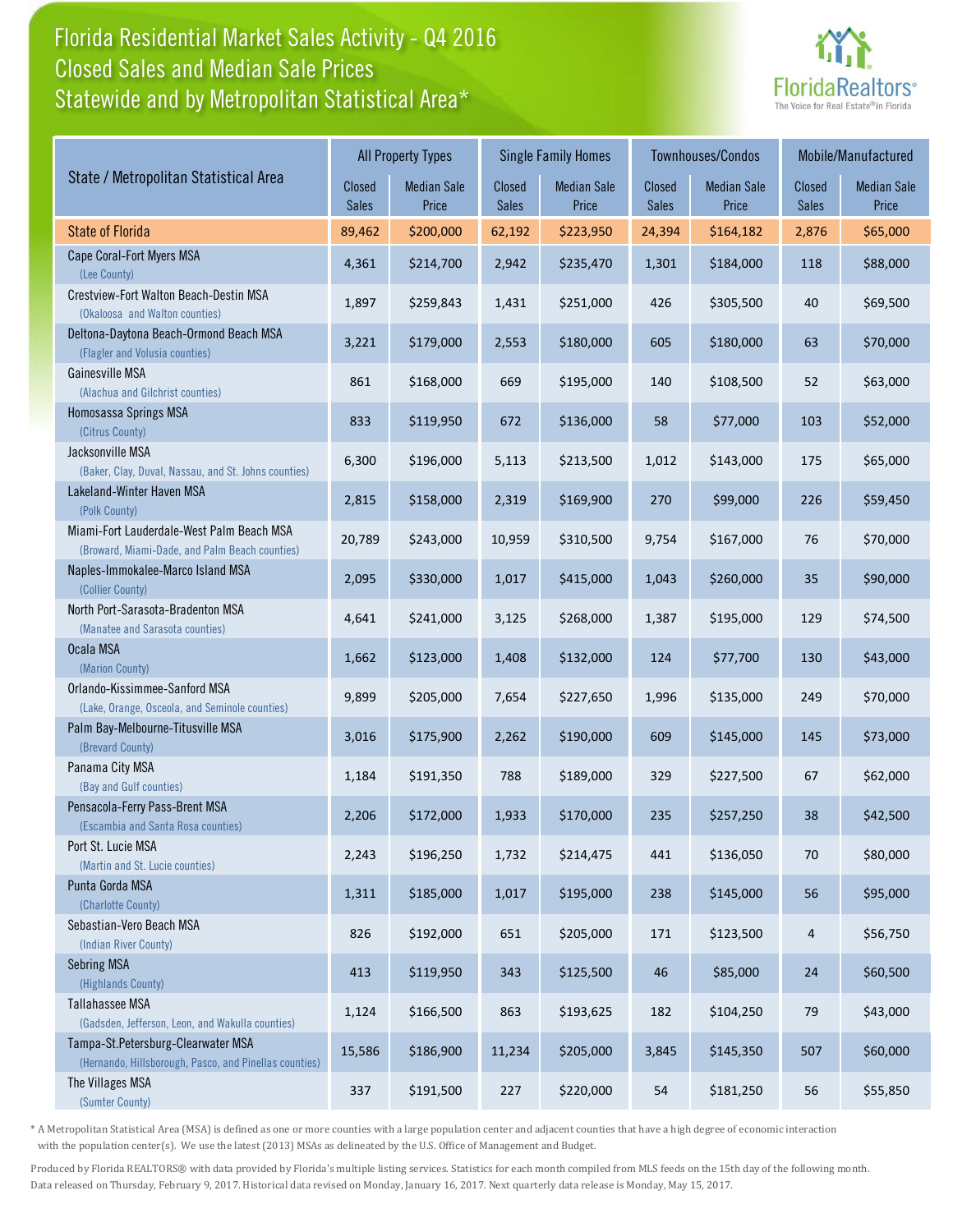## Florida Residential Market Sales Activity - Q4 2016 Listed by County Closed Sales and Median Sale Prices



| County                     | <b>All Property Types</b> |                             | <b>Single Family Homes</b> |                             |                        | Townhouses/Condos           | Mobile/Manufactured    |                             |
|----------------------------|---------------------------|-----------------------------|----------------------------|-----------------------------|------------------------|-----------------------------|------------------------|-----------------------------|
|                            | Closed<br><b>Sales</b>    | <b>Median Sale</b><br>Price | Closed<br>Sales            | <b>Median Sale</b><br>Price | Closed<br><b>Sales</b> | <b>Median Sale</b><br>Price | Closed<br><b>Sales</b> | <b>Median Sale</b><br>Price |
| Alachua County             | 816                       | \$170,500                   | 639                        | \$200,000                   | 140                    | \$108,500                   | 37                     | \$62,000                    |
| <b>Baker County</b>        | 52                        | \$157,700                   | 42                         | \$179,100                   | $\pmb{0}$              | (No Sales)                  | 10                     | \$61,750                    |
| <b>Bay County</b>          | 1,114                     | \$191,350                   | 731                        | \$189,450                   | 321                    | \$225,000                   | 62                     | \$60,750                    |
| <b>Bradford County</b>     | 65                        | \$79,500                    | 52                         | \$88,500                    | $\mathbf 0$            | (No Sales)                  | 13                     | \$37,000                    |
| <b>Brevard County</b>      | 3,016                     | \$175,900                   | 2,262                      | \$190,000                   | 609                    | \$145,000                   | 145                    | \$73,000                    |
| <b>Broward County</b>      | 7,754                     | \$225,000                   | 3,916                      | \$320,000                   | 3,812                  | \$145,000                   | 26                     | \$71,500                    |
| <b>Calhoun County</b>      | 9                         | \$79,000                    | 4                          | \$149,500                   | 0                      | (No Sales)                  | 5                      | \$38,000                    |
| <b>Charlotte County</b>    | 1,311                     | \$185,000                   | 1,017                      | \$195,000                   | 238                    | \$145,000                   | 56                     | \$95,000                    |
| <b>Citrus County</b>       | 833                       | \$119,950                   | 672                        | \$136,000                   | 58                     | \$77,000                    | 103                    | \$52,000                    |
| <b>Clay County</b>         | 876                       | \$180,000                   | 755                        | \$194,990                   | 71                     | \$130,990                   | 50                     | \$58,000                    |
| <b>Collier County</b>      | 2,095                     | \$330,000                   | 1,017                      | \$415,000                   | 1,043                  | \$260,000                   | 35                     | \$90,000                    |
| <b>Columbia County</b>     | 174                       | \$102,250                   | 125                        | \$125,000                   | $\mathbf{1}$           | \$102,000                   | 48                     | \$53,000                    |
| <b>DeSoto County</b>       | 70                        | \$88,000                    | 46                         | \$106,000                   | $\overline{7}$         | \$89,000                    | 17                     | \$63,000                    |
| <b>Dixie County</b>        | 55                        | \$83,000                    | 20                         | \$144,450                   | $\mathbf{1}$           | \$122,000                   | 34                     | \$66,000                    |
| <b>Duval County</b>        | 3,475                     | \$165,000                   | 2,850                      | \$179,900                   | 580                    | \$125,000                   | 45                     | \$50,000                    |
| <b>Escambia County</b>     | 1,236                     | \$150,100                   | 1,046                      | \$148,900                   | 179                    | \$278,000                   | 11                     | \$43,000                    |
| <b>Flagler County</b>      | 643                       | \$208,000                   | 521                        | \$209,900                   | 107                    | \$225,000                   | 15                     | \$60,000                    |
| <b>Franklin County</b>     | 57                        | \$342,500                   | 47                         | \$377,000                   | 8                      | \$175,500                   | $\overline{2}$         | \$76,500                    |
| <b>Gadsden County</b>      | 94                        | \$87,629                    | 75                         | \$122,900                   | 0                      | (No Sales)                  | 19                     | \$43,000                    |
| <b>Gilchrist County</b>    | 45                        | \$135,000                   | 30                         | \$170,000                   | $\mathbf 0$            | (No Sales)                  | 15                     | \$72,563                    |
| <b>Glades County</b>       | 25                        | \$88,000                    | 14                         | \$117,900                   | 0                      | (No Sales)                  | 11                     | \$49,000                    |
| <b>Gulf County</b>         | 70                        | \$191,350                   | 57                         | \$187,000                   | 8                      | \$258,250                   | 5                      | \$65,000                    |
| <b>Hamilton County</b>     | 15                        | \$71,000                    | 9                          | \$75,000                    | 0                      | (No Sales)                  | 6                      | \$40,500                    |
| <b>Hardee County</b>       | 25                        | \$102,500                   | 21                         | \$110,000                   | $\pmb{0}$              | (No Sales)                  | $\overline{4}$         | \$70,000                    |
| <b>Hendry County</b>       | 51                        | \$88,000                    | 34                         | \$112,500                   | 5                      | \$79,000                    | 12                     | \$45,500                    |
| <b>Hernando County</b>     | 1,043                     | \$134,000                   | 907                        | \$140,000                   | 23                     | \$116,500                   | 113                    | \$57,500                    |
| <b>Highlands County</b>    | 413                       | \$119,950                   | 343                        | \$125,500                   | 46                     | \$85,000                    | 24                     | \$60,500                    |
| <b>Hillsborough County</b> | 6,099                     | \$208,700                   | 4,641                      | \$225,000                   | 1,373                  | \$152,000                   | 85                     | \$80,000                    |
| <b>Holmes County</b>       | 32                        | \$81,450                    | 26                         | \$71,200                    | 0                      | (No Sales)                  | 6                      | \$84,750                    |
| <b>Indian River County</b> | 826                       | \$192,000                   | 651                        | \$205,000                   | 171                    | \$123,500                   | $\overline{4}$         | \$56,750                    |
| Jackson County             | 73                        | \$87,250                    | 62                         | \$95,000                    | 0                      | (No Sales)                  | 11                     | \$50,000                    |
| Jefferson County           | 24                        | \$142,500                   | 20                         | \$167,738                   | 0                      | (No Sales)                  | 4                      | \$25,379                    |
| Lafayette County           | 8                         | \$84,950                    | 4                          | \$144,700                   | 0                      | (No Sales)                  | 4                      | \$58,450                    |
| <b>Lake County</b>         | 1,600                     | \$185,000                   | 1,373                      | \$199,900                   | $80\,$                 | \$128,450                   | 147                    | \$74,900                    |
| Lee County                 | 4,361                     | \$214,700                   | 2,942                      | \$235,470                   | 1,301                  | \$184,000                   | 118                    | \$88,000                    |

Produced by Florida REALTORS® with data provided by Florida's multiple listing services. Statistics for each month compiled from MLS feeds on the 15th day of the following month. Data released on Thursday, February 9, 2017. Historical data revised on Monday, January 16, 2017. Next quarterly data release is Monday, May 15, 2017.